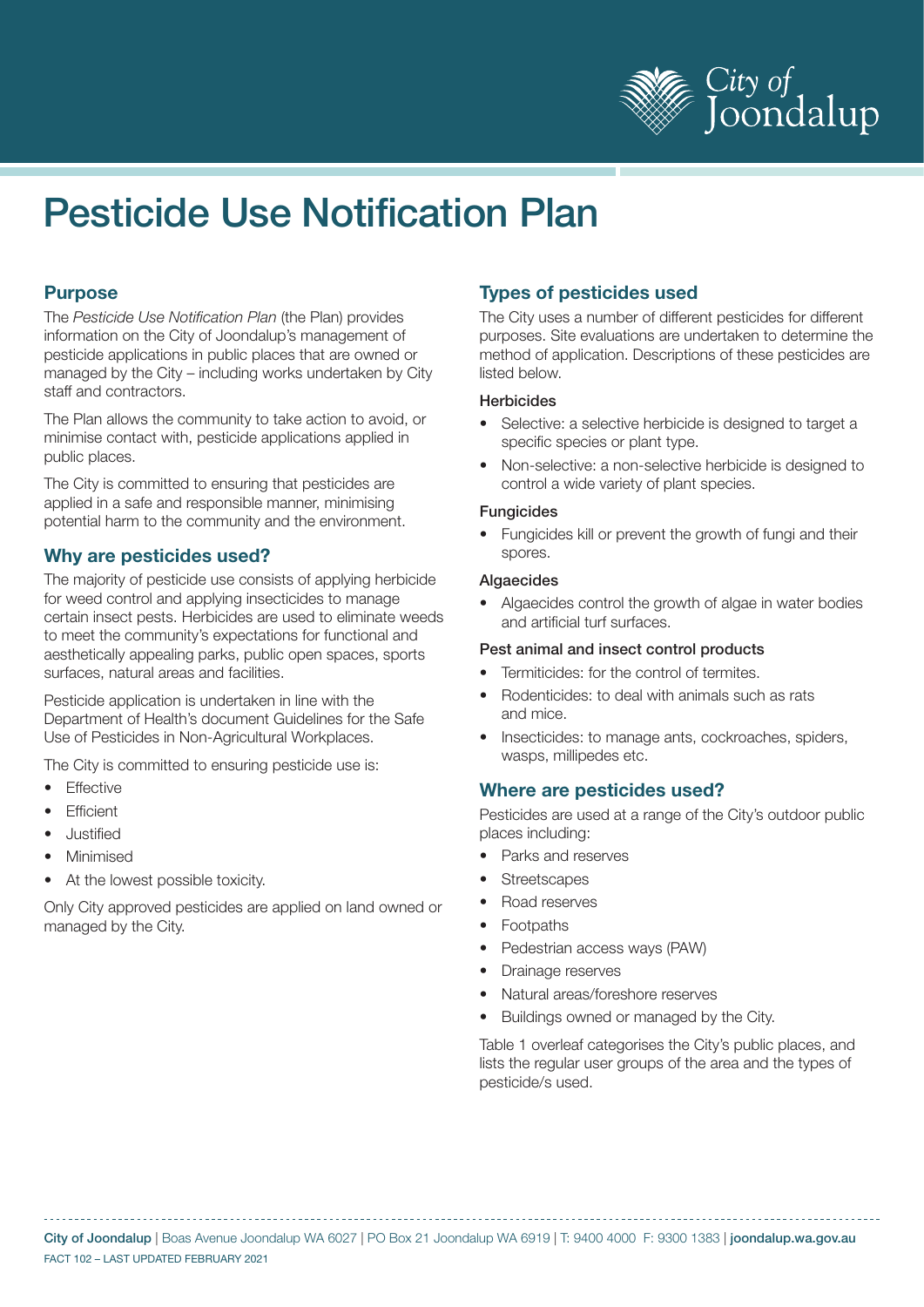| <b>Public Places</b>                          | <b>Regular User Groups</b>                                                                                                                      | <b>Type of Pesticide</b>                                      |
|-----------------------------------------------|-------------------------------------------------------------------------------------------------------------------------------------------------|---------------------------------------------------------------|
| Parks and reserves                            | Residents and visitors, active and passive recreational<br>users, schools, corporate and private bookings and<br>events hire, companion animals | <b>Herbicides</b><br>Insecticides<br>Fungicides<br>Algaecides |
| Road reserves                                 | Local residents and visitors, walkers, cycling, motorists                                                                                       | Herbicides                                                    |
| Footpaths and pedestrian access ways<br>(PAW) | Local residents and visitors, walkers, cyclists                                                                                                 | <b>Herbicides</b>                                             |
| <b>Streetscapes</b>                           | Local residents and visitors, walkers, cyclists                                                                                                 | <b>Herbicides</b>                                             |
| Drainage reserves                             | Drainage reserves are fully fenced and generally not<br>accessible by the public                                                                | <b>Herbicides</b>                                             |
| Natural areas or foreshore reserves           | Residents and visitors (to park or reserve) along<br>designated paths or tracks                                                                 | <b>Herbicides</b><br>Rodenticides                             |
| Buildings owned or managed by the City        | General community                                                                                                                               | <b>Termiticides</b><br>Rodenticides<br>Insecticides           |

# **Application methods**

The City uses two weed control application methods – broadacre spraying and targeted application.

## Broadacre spraying

- Is generally undertaken by machinery with boom sprays
- Is the most effective and efficient method to apply pesticides to large open spaces such as sports ovals
- Uses foam markers as a visual reference to ensure uniform coverage of chemicals in open areas, eliminating overlapping of pesticide application. Markers are not pesticides.

## Targeted application

Is used for small areas or where obstacles or site constraints restrict access of larger machinery. It can be applied by:

- Backpack spray units or vehicle-mounted tanks and hoses with applicable control attachments where required
- Wick or sponge wiping via a handheld applicator directly onto targeted plant/s
- Cut and paint/basal bark treatment which involves painting pesticide directly onto a woody cut plant
- Controlled droplet applicators.

# **Notification arrangements**

Notification of spraying is based on the type of chemical control (unscheduled/scheduled). The community is advised of scheduled control in advance. Unscheduled control is conducted on a case-by-case basis, so prior notification is not possible.

## **Definitions**

## Scheduled chemical weed control program

Scheduled control is carried out at set intervals and requires planning due to the larger areas of spraying required. Local residents will be notified of pesticide use in line with the Notification Hierarchy (Table 2 overleaf), which includes:

- Information presented on the City's website
- Signs erected at main entrances of parks, reserves and playgrounds
- Vehicle and equipment signage.

Residents listed on the Pesticide Notification Register will also receive an automated notification (via text message or email) at least 24 hours prior to application.

## Unscheduled chemical weed control

- Chemical weed control is a secondary action resulting from streetscape, park and natural area maintenance activities.
- Spraying is undertaken (if required) at the time of these activities.
- It is intended that this will involve minimal spot spraying of weeds.

## External providers of services to the City

External contractors applying pesticides must liaise with the City to ensure notification arrangements are observed.

#### Sites owned and/or shared by multiple government agencies

When multiple agencies have responsibility for land management, with no physically defined boundary (such as Yellagonga Regional Park), the City will apply pesticides as defined by this Plan for the areas which the City manages.

# **Information provided**

Pesticide notification will include:

- Active constituent of the pesticide to be used
- Purpose of the use, clearly setting out what pest or pests are being treated
- Proposed date/s or date range of the pesticide use
- Locations where the pesticide is to be used
- The City's contact telephone number and corporate email address.

The City complies with specifications of pesticide labels and permits issued by the Australian Pesticides and Veterinary Medicines Authority, including additional warnings and safety protocols.

All signage displayed will be in accordance with the *Department of Health Pesticide Regulations 2011* Signage Requirements.

Notification of any pesticide application will be in accordance with the Plan.